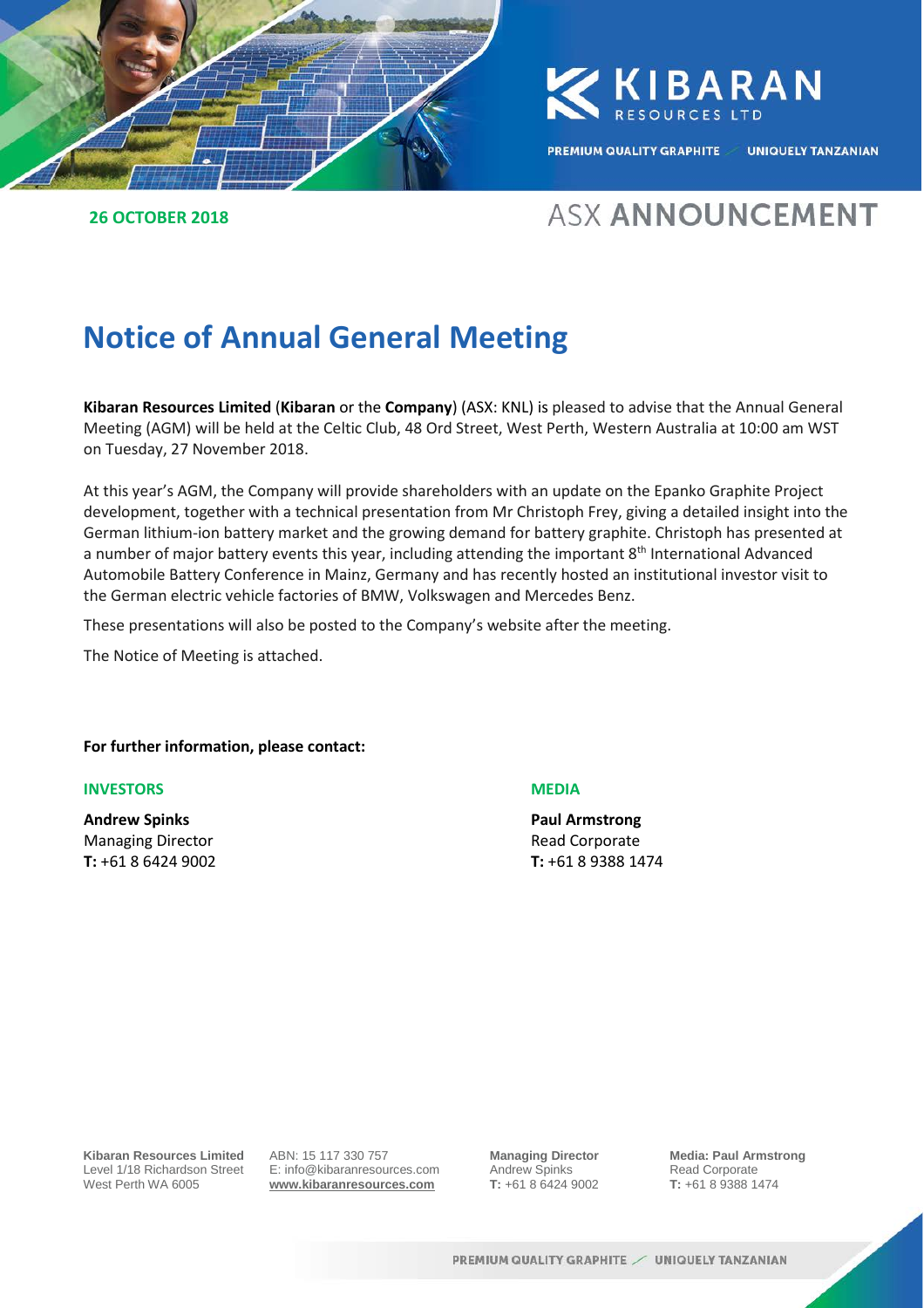

## **KIBARAN RESOURCES LIMITED**

## **ACN 117 330 757**

## **NOTICE OF ANNUAL GENERAL MEETING**

Notice is given that the Meeting will be held at:

**TIME**: 10:00 am WST

**DATE**: Tuesday 27 November 2018

PLACE: Celtic Club, 48 Ord Street, West Perth, Western Australia

*The business of the Meeting affects your shareholding and your vote is important.*

*This Notice of Meeting should be read in its entirety. If Shareholders are in doubt as to how they should vote, they should seek advice from their professional advisers prior to voting.*

*The Directors have determined pursuant to Regulation 7.11.37 of the Corporations Regulations 2001 (Cth) that the persons eligible to vote at the Meeting are those who are registered Shareholders at 10:00 am WST on 25 November 2018.*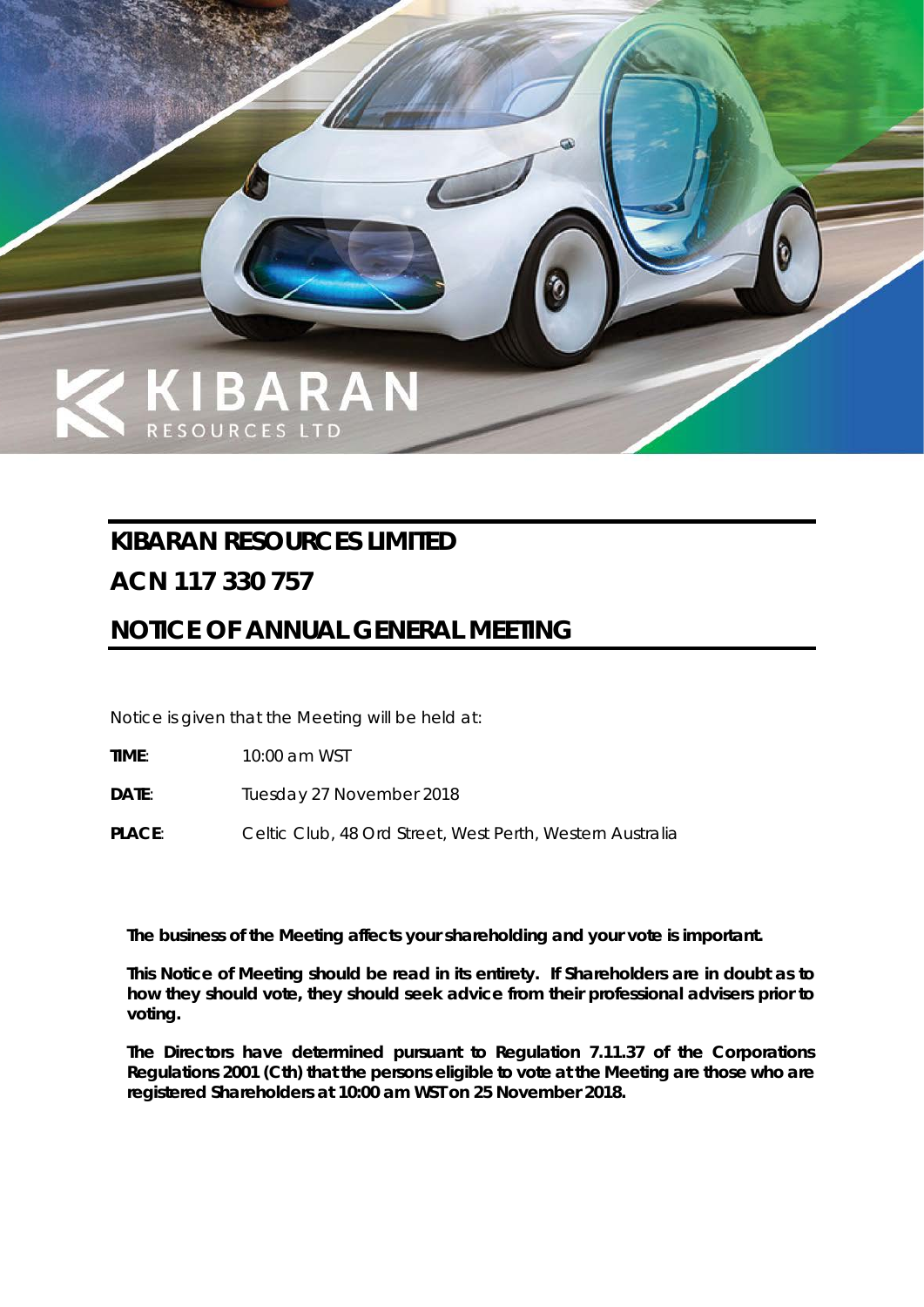#### **BUSINESS OF THE MEETING**

#### **AGENDA**

#### **1. FINANCIAL STATEMENTS AND REPORTS**

To receive and consider the annual financial report of the Company for the financial year ended 30 June 2018 together with the declaration of the directors, the director's report, the Remuneration Report and the auditor's report.

#### **2. RESOLUTION 1 – ADOPTION OF REMUNERATION REPORT**

To consider and, if thought fit, to pass, with or without amendment, the following resolution as a **non-binding resolution**:

*"That, for the purposes of section 250R(2) of the Corporations Act and for all other purposes, approval is given for the adoption of the Remuneration Report as contained in the Company's annual financial report for the financial year ended 30 June 2018."*

**Note: the vote on this Resolution is advisory only and does not bind the Directors or the Company.**

#### **Voting Prohibition Statement:**

A vote on this Resolution must not be cast (in any capacity) by or on behalf of either of the following persons:

- (a) a member of the Key Management Personnel, details of whose remuneration are included in the Remuneration Report; or
- (b) a Closely Related Party of such a member.

However, a person (the **voter**) described above may cast a vote on this Resolution as a proxy if the vote is not cast on behalf of a person described above and either:

- (a) the voter is appointed as a proxy by writing that specifies the way the proxy is to vote on this Resolution; or
- (b) the voter is the Chair and the appointment of the Chair as proxy:
	- (i) does not specify the way the proxy is to vote on this Resolution; and
	- (ii) expressly authorises the Chair to exercise the proxy even though this Resolution is connected directly or indirectly with the remuneration of a member of the Key Management Personnel.

#### <span id="page-2-0"></span>**3. RESOLUTION 2 – RE-ELECTION OF DIRECTOR – MR CHRISTOPH FREY**

To consider and, if thought fit, to pass, with or without amendment, the following resolution as an **ordinary resolution**:

*"That, for the purpose of clause 14.2 of the Constitution, ASX Listing Rule 14.5, and for all other purposes, Mr Christoph Frey, a Director, retires by rotation, and being eligible, is re-elected as a Director."*

#### <span id="page-2-1"></span>**4. RESOLUTION 3 – RATIFICATION OF PRIOR ISSUE – SHARES – CAPITAL RAISING**

To consider and, if thought fit, to pass, with or without amendment, the following resolution as an **ordinary resolution**:

*"That, for the purposes of ASX Listing Rule 7.4 and for all other purposes, Shareholders ratify the issue of 19,828,573 Shares on the terms and conditions set out in the Explanatory Statement."*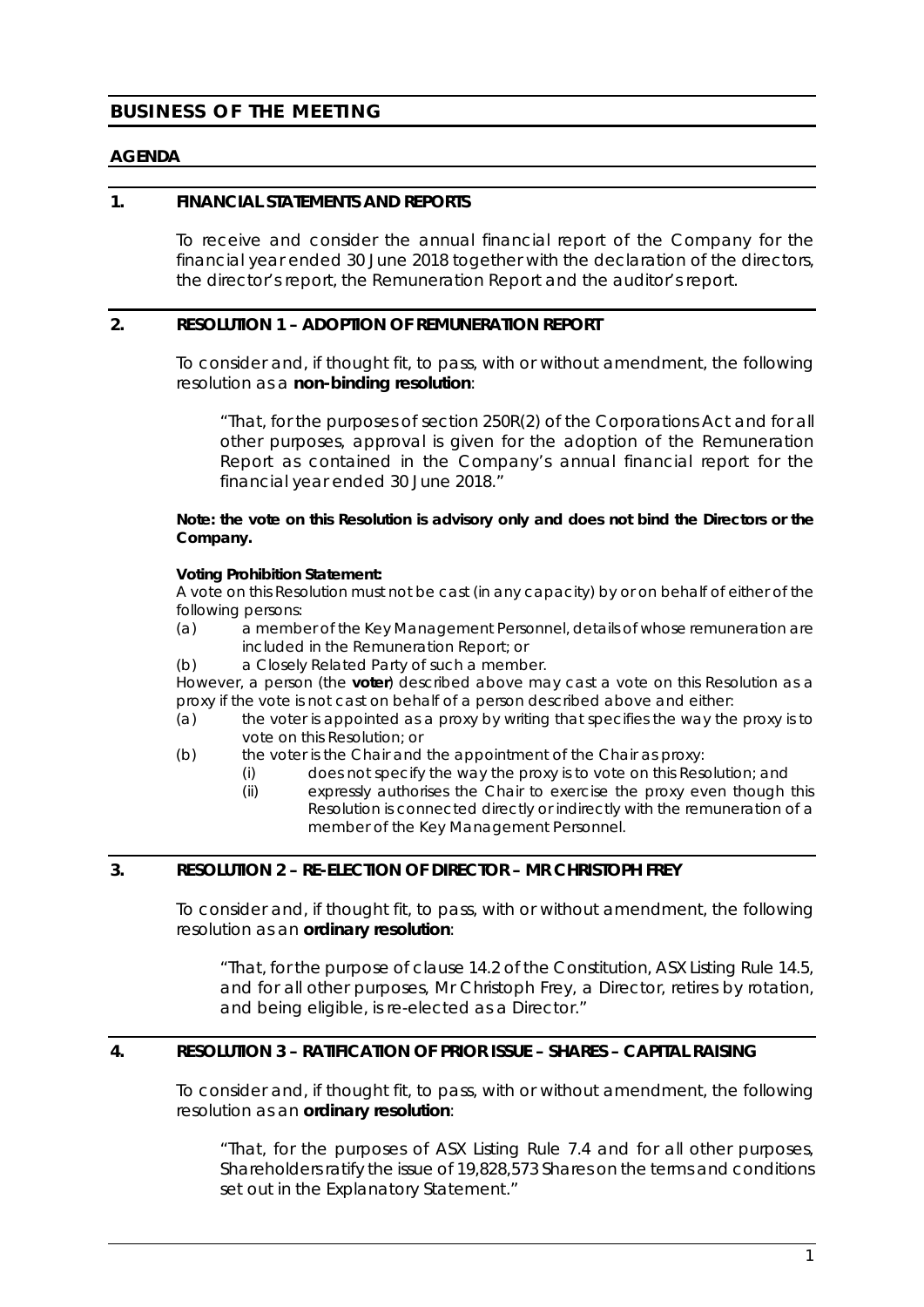**Voting Exclusion**: The Company will disregard any votes cast in favour of the Resolution by or on behalf of a person who participated in the issue or any associates of those persons. However, the Company need not disregard a vote if it is cast by a person as a proxy for a person who is entitled to vote, in accordance with the directions on the Proxy Form, or, it is cast by the person chairing the meeting as proxy for a person who is entitled to vote, in accordance with a direction on the Proxy Form to vote as the proxy decides.

#### <span id="page-3-0"></span>**5. RESOLUTION 4 – RATIFICATION OF PRIOR ISSUE – SHARES**

To consider and, if thought fit, to pass, with or without amendment, the following resolution as an **ordinary resolution**:

*"That, for the purposes of ASX Listing Rule 7.4 and for all other purposes, Shareholders ratify the issue of 150,000 Shares on the terms and conditions set out in the Explanatory Statement."*

**Voting Exclusion**: The Company will disregard any votes cast in favour of the Resolution by or on behalf of a person who participated in the issue or any associates of those persons. However, the Company need not disregard a vote if it is cast by a person as a proxy for a person who is entitled to vote, in accordance with the directions on the Proxy Form, or, it is cast by the person chairing the meeting as proxy for a person who is entitled to vote, in accordance with a direction on the Proxy Form to vote as the proxy decides.

#### <span id="page-3-1"></span>**6. RESOLUTION 5 – RATIFICATION OF PRIOR ISSUE – SHARES**

To consider and, if thought fit, to pass, with or without amendment, the following resolution as an **ordinary resolution**:

*"That, for the purposes of ASX Listing Rule 7.4 and for all other purposes, Shareholders ratify the issue of 2,500,000 Shares on the terms and conditions set out in the Explanatory Statement."*

**Voting Exclusion**: The Company will disregard any votes cast in favour of the Resolution by or on behalf of a person who participated in the issue or any associates of those persons. However, the Company need not disregard a vote if it is cast by a person as a proxy for a person who is entitled to vote, in accordance with the directions on the Proxy Form, or, it is cast by the person chairing the meeting as proxy for a person who is entitled to vote, in accordance with a direction on the Proxy Form to vote as the proxy decides.

#### <span id="page-3-2"></span>**7. RESOLUTION 6 – APPROVAL OF 10% PLACEMENT CAPACITY**

To consider and, if thought fit, to pass the following resolution as a **special resolution**:

*"That, for the purposes of Listing Rule 7.1A and for all other purposes, approval is given for the Company to issue up to that number of Equity Securities equal to 10% of the issued capital of the Company at the time of issue, calculated in accordance with the formula prescribed in ASX Listing Rule 7.1A.2 and otherwise on the terms and conditions set out in the Explanatory Statement."*

**Voting Exclusion**: The Company will disregard any votes cast in favour of the Resolution by or on behalf of a person who is expected to participate in, or who will obtain a material benefit as a result of, the proposed issue (except a benefit solely by reason of being a holder of ordinary securities in the Company) or an associate of that person (or those persons). However, the Company will not disregard a vote if it is cast by a person as a proxy for a person who is entitled to vote, in accordance with the directions on the Proxy Form, or, it is cast by the person chairing the meeting as proxy for a person who is entitled to vote, in accordance with a direction on the Proxy Form to vote as the proxy decides.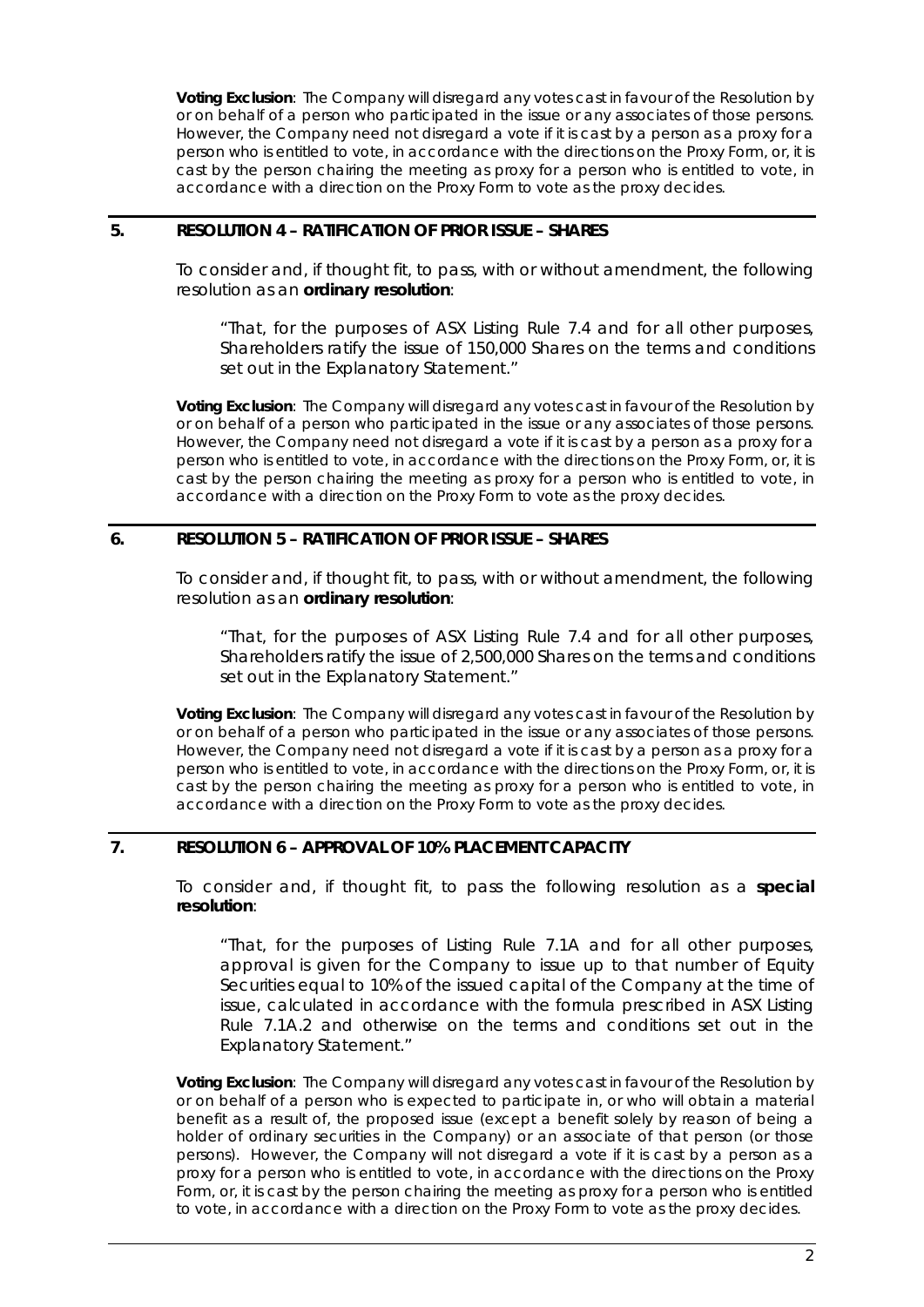#### **Dated: 24 October 2018**

#### **By order of the Board**

#### **HOWARD RAE COMPANY SECRETARY**

#### **Voting in person**

To vote in person, attend the Meeting at the time, date and place set out above.

#### **Voting by proxy**

To vote by proxy, please complete and sign the enclosed Proxy Form and return by the time and in accordance with the instructions set out on the Proxy Form.

In accordance with section 249L of the Corporations Act, Shareholders are advised that:

- each Shareholder has a right to appoint a proxy;
- the proxy need not be a Shareholder of the Company; and
- a Shareholder who is entitled to cast 2 or more votes may appoint 2 proxies and may specify the proportion or number of votes each proxy is appointed to exercise. If the member appoints 2 proxies and the appointment does not specify the proportion or number of the member's votes, then in accordance with section 249X(3) of the Corporations Act, each proxy may exercise one-half of the votes.

Shareholders and their proxies should be aware that changes to the Corporations Act made in 2011 mean that:

- if proxy holders vote, they must cast all directed proxies as directed; and
- any directed proxies which are not voted will automatically default to the Chair, who must vote the proxies as directed.

#### *Should you wish to discuss the matters in this Notice of Meeting please do not hesitate to contact the Company Secretary on +61 8 6424 9000.*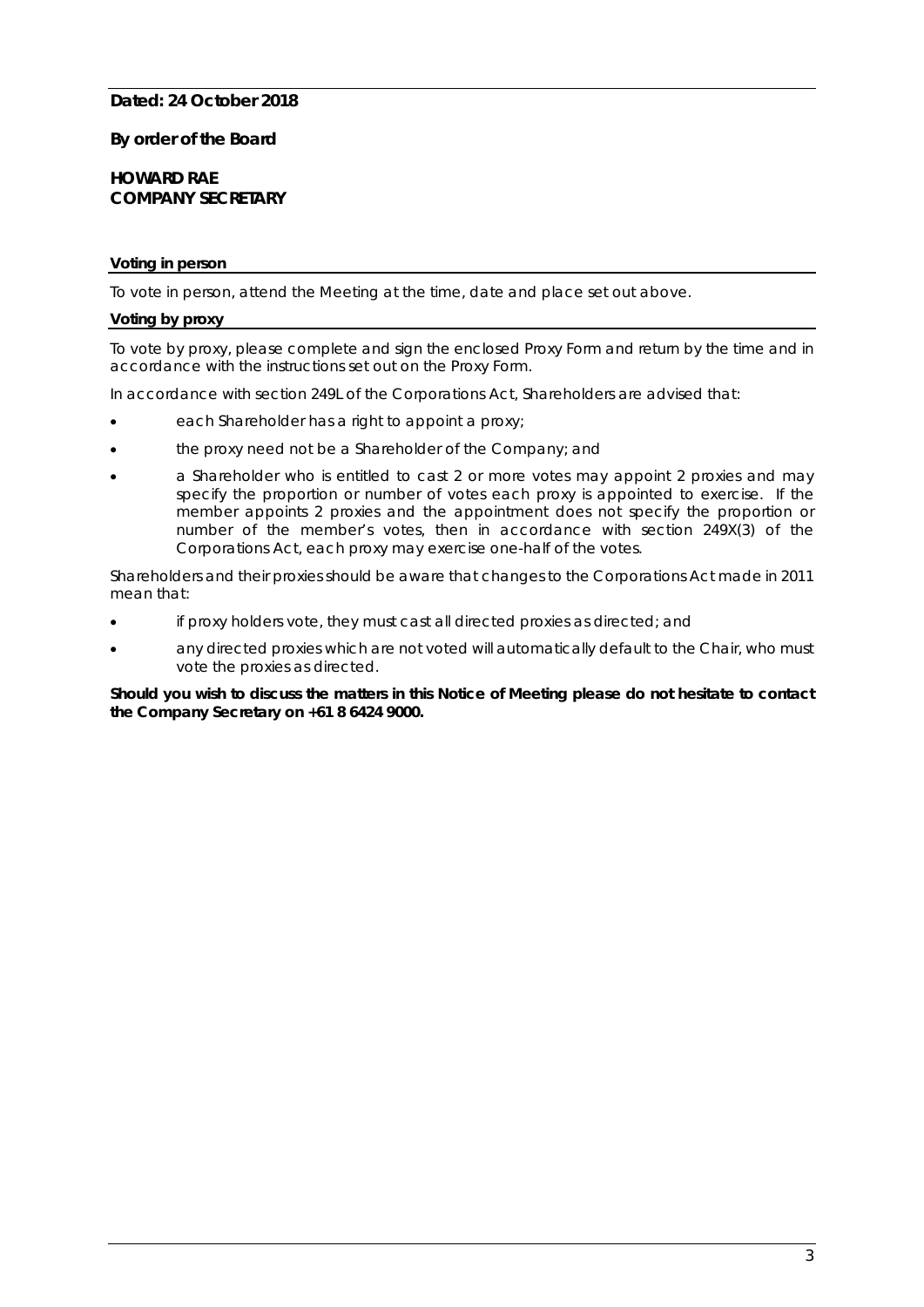#### **EXPLANATORY STATEMENT**

This Explanatory Statement has been prepared to provide information which the Directors believe to be material to Shareholders in deciding whether or not to pass the Resolutions.

#### **1. FINANCIAL STATEMENTS AND REPORTS**

In accordance with the Constitution, the business of the Meeting will include receipt and consideration of the annual financial report of the Company for the financial year ended 30 June 2018 together with the declaration of the directors, the directors' report, the Remuneration Report and the auditor's report.

The Company will not provide a hard copy of the Company's annual financial report to Shareholders unless specifically requested to do so. The Company's annual financial report is available on its website at https://www.kibaranresources.com/.

#### **2. RESOLUTION 1 – ADOPTION OF REMUNERATION REPORT**

#### **2.1 General**

The Corporations Act requires that at a listed company's annual general meeting, a resolution that the remuneration report be adopted must be put to the shareholders. However, such a resolution is advisory only and does not bind the company or the directors of the company.

The remuneration report sets out the company's remuneration arrangements for the directors and senior management of the company. The remuneration report is part of the directors' report contained in the annual financial report of the company for a financial year.

The chair of the meeting must allow a reasonable opportunity for its shareholders to ask questions about or make comments on the remuneration report at the annual general meeting.

#### **2.2 Voting consequences**

A company is required to put to its shareholders a resolution proposing the calling of another meeting of shareholders to consider the appointment of directors of the company (**Spill Resolution**) if, at consecutive annual general meetings, at least 25% of the votes cast on a remuneration report resolution are voted against adoption of the remuneration report and at the first of those annual general meetings a Spill Resolution was not put to vote. If required, the Spill Resolution must be put to vote at the second of those annual general meetings.

If more than 50% of votes cast are in favour of the Spill Resolution, the company must convene a shareholder meeting (**Spill Meeting**) within 90 days of the second annual general meeting.

All of the directors of the company who were in office when the directors' report (as included in the company's annual financial report for the most recent financial year) was approved, other than the managing director of the company, will cease to hold office immediately before the end of the Spill Meeting but may stand for re-election at the Spill Meeting.

Following the Spill Meeting those persons whose election or re-election as directors of the company is approved will be the directors of the company.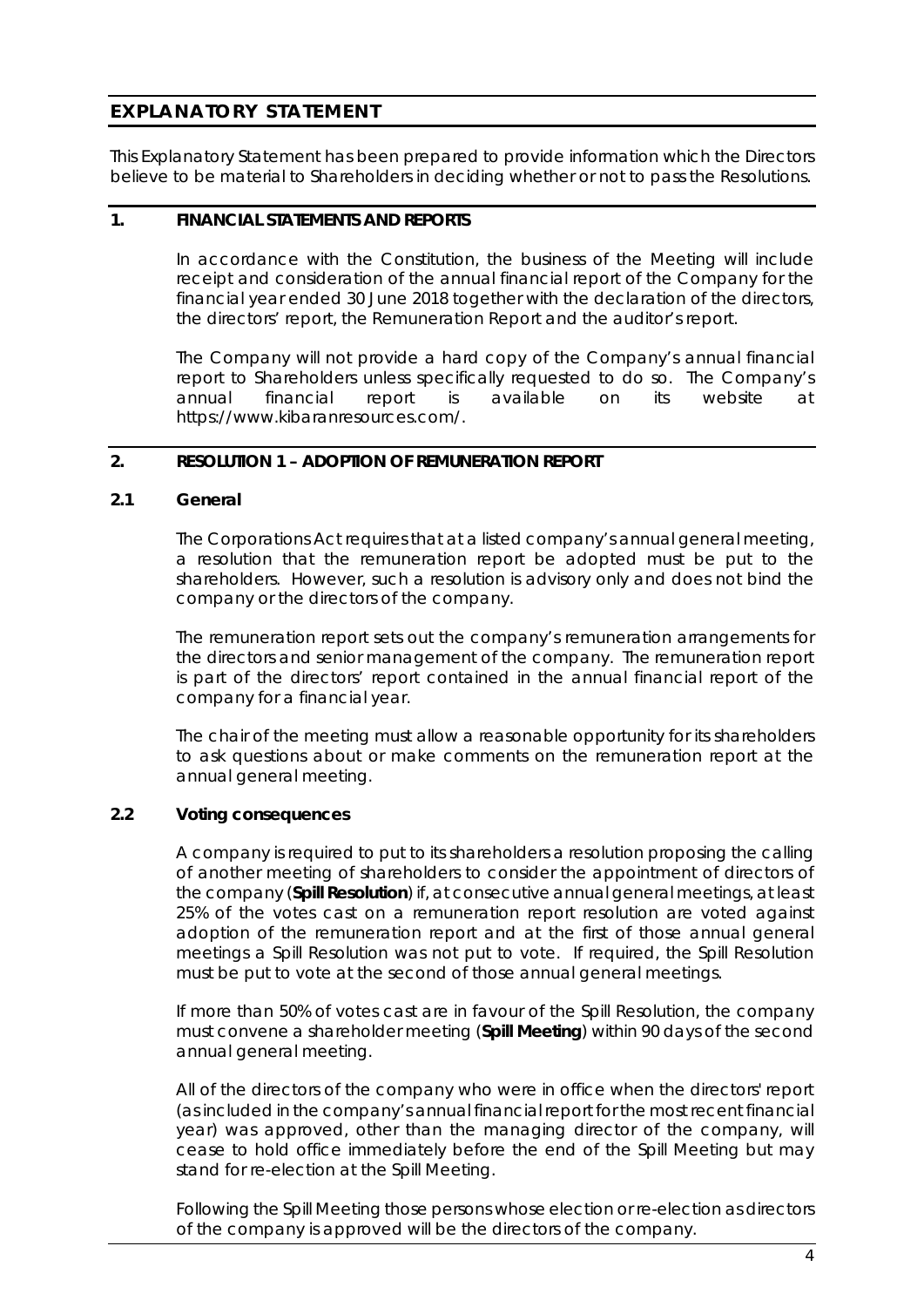#### **2.3 Previous voting results**

At the Company's previous annual general meeting the votes cast against the remuneration report considered at that annual general meeting were less than 25%. Accordingly, the Spill Resolution is not relevant for this annual general meeting.

#### **3. RESOLUTION 2 – RE-ELECTION OF DIRECTOR – MR CHRISTOPH FREY**

#### **3.1 General**

The Constitution sets out the requirements for determining which Directors are to retire by rotation at an annual general meeting. ASX Listing Rule 14.5 provides that an entity which has directors must hold an election of directors at each annual general meeting.

Mr Christoph Frey, who has served as a director since 10 August 2016 and was last re-elected on 24 November 2016, retires by rotation and seeks re-election.

#### **3.2 Qualifications and other material directorships**

Christoph Frey is a qualified process engineer who has worked exclusively in the natural graphite industry for the past 22 years. Previously Christoph was engaged at Magnezit Group Europe GmbH (Germany) and served as Project Manager at Dalgraphite Limited in Russia. From 2010 to 2013 he served as Technical Director at Graphit Kropfmuehl AG where he worked on the Ancuabe graphite mine in Mozambique. From 2007 to 2009 he was General Director of Qingdao Kropfmuehl Graphite Limited based in Qingdao, China.

Mr Frey has been involved in all facets of development and production of natural flake graphite with expertise in the supervision of graphite mining and processing, managing the development of product portfolios from graphite concentrate to higher value graphite products, graphite sales and in evaluating and procuring graphite projects.

Mr Frey does not currently hold any other directorship in listed companies and has not held any directorships in the past three years.

#### **3.3 Independence**

If elected the Board does not consider Mr Frey will be an independent director.

#### **3.4 Board recommendation**

The Board supports the re-election of Mr Frey and recommends that Shareholders vote in favour of [Resolution 2.](#page-2-0)

#### **4. RESOLUTION 3 – RATIFICATION OF PRIOR ISSUE – SHARES – CAPITAL RAISING**

#### <span id="page-6-0"></span>**4.1 General**

On 29 June 2018, the Company issued 19,828,573 Shares to professional and sophisticated investors at an issue price of \$0.14 per Share to raise \$2,776,000.

[Resolution 3](#page-2-1) seeks Shareholder ratification pursuant to ASX Listing Rule 7.4 for the issue of those Shares.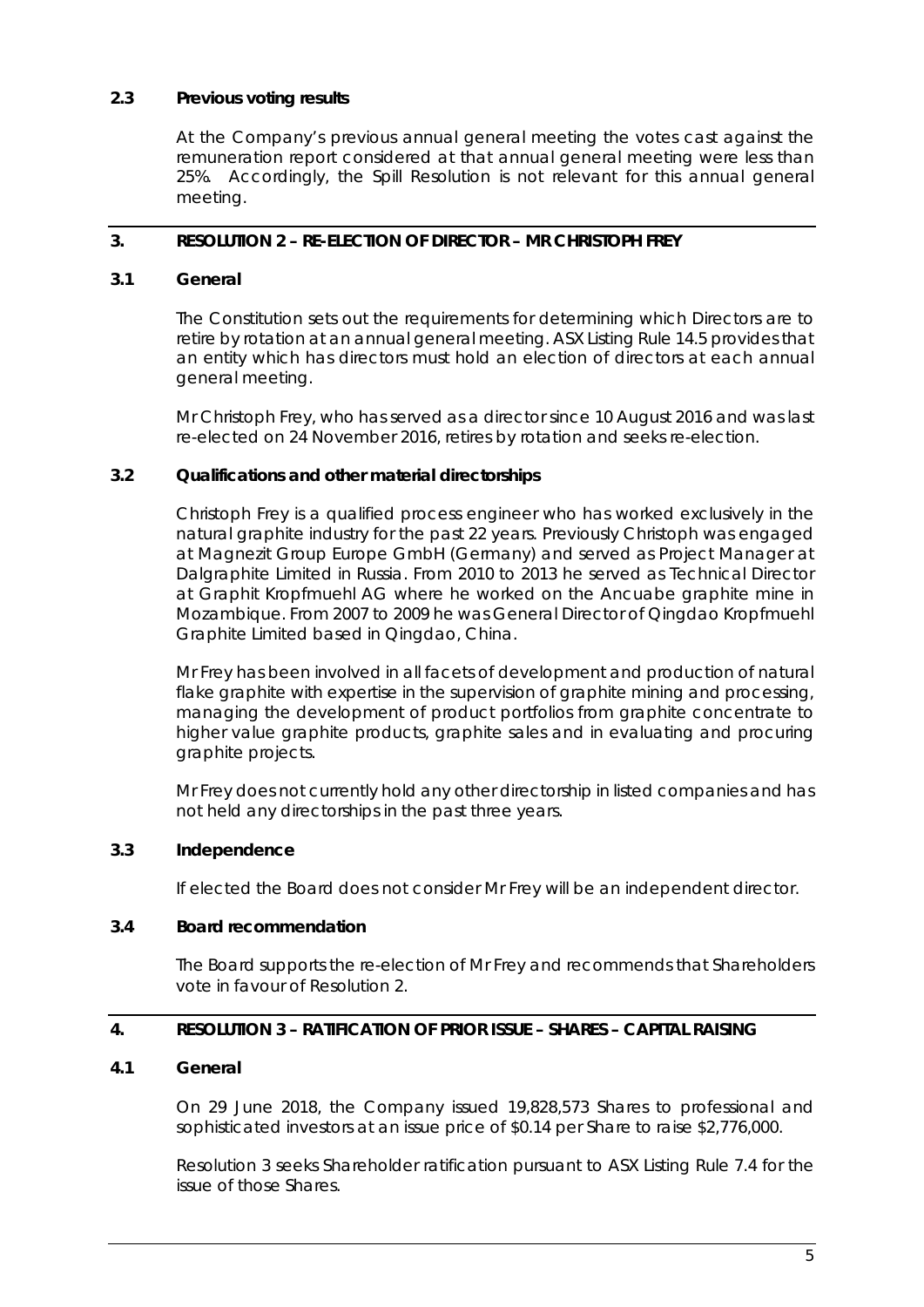ASX Listing Rule 7.1 provides that a company must not, subject to specified exceptions, issue or agree to issue more equity securities during any 12 month period than that amount which represents 15% of the number of fully paid ordinary securities on issue at the commencement of that 12 month period.

ASX Listing Rule 7.4 sets out an exception to ASX Listing Rule 7.1. It provides that where a company in general meeting ratifies the previous issue of securities made pursuant to ASX Listing Rule 7.1 (and provided that the previous issue did not breach ASX Listing Rule 7.1) those securities will be deemed to have been made with shareholder approval for the purpose of ASX Listing Rule 7.1.

By ratifying this issue, the Company will retain the flexibility to issue equity securities in the future up to the 15% annual placement capacity set out in ASX Listing Rule 7.1 without the requirement to obtain prior Shareholder approval.

#### **4.2 Technical information required by ASX Listing Rule 7.4**

Pursuant to and in accordance with ASX Listing Rule 7.5, the following information is provided in relation to [Resolution 3:](#page-2-1)

- (a) 19,828,573 Shares were issued;
- (b) the issue price was \$0.14 per Share;
- (c) the Shares issued were all fully paid ordinary shares in the capital of the Company issued on the same terms and conditions as the Company's existing Shares;
- (d) the Shares were issued to professional and sophisticated investors. None of these subscribers are related parties of the Company; and
- (e) the funds raised from this issue were applied towards the development arrangements for the Epanko Graphite Project in Tanzania and towards the material advancement of the commercialisation of the new EcoGraf spherical graphite business for the lithium-ion battery market.

#### **5. RESOLUTION 4 – RATIFICATION OF PRIOR ISSUE – SHARES**

#### **5.1 General**

On 15 March 2018, the Company issued 150,000 Shares to an investor relations consultant in consideration for services provided in February 2018.

Resolution 4 seeks Shareholder ratification pursuant to ASX Listing Rule 7.4 for the issue of those Shares.

A summary of ASX Listing Rules 7.1 and 7.4 is set out in Section [4.1](#page-6-0) above.

By ratifying this issue, the Company will retain the flexibility to issue equity securities in the future up to the 15% annual placement capacity set out in ASX Listing Rule 7.1 without the requirement to obtain prior Shareholder approval.

#### **5.2 Technical information required by ASX Listing Rule 7.4**

Pursuant to and in accordance with ASX Listing Rule 7.5, the following information is provided in relation to [Resolution 4:](#page-3-0)

(a) 150,000 Shares were issued;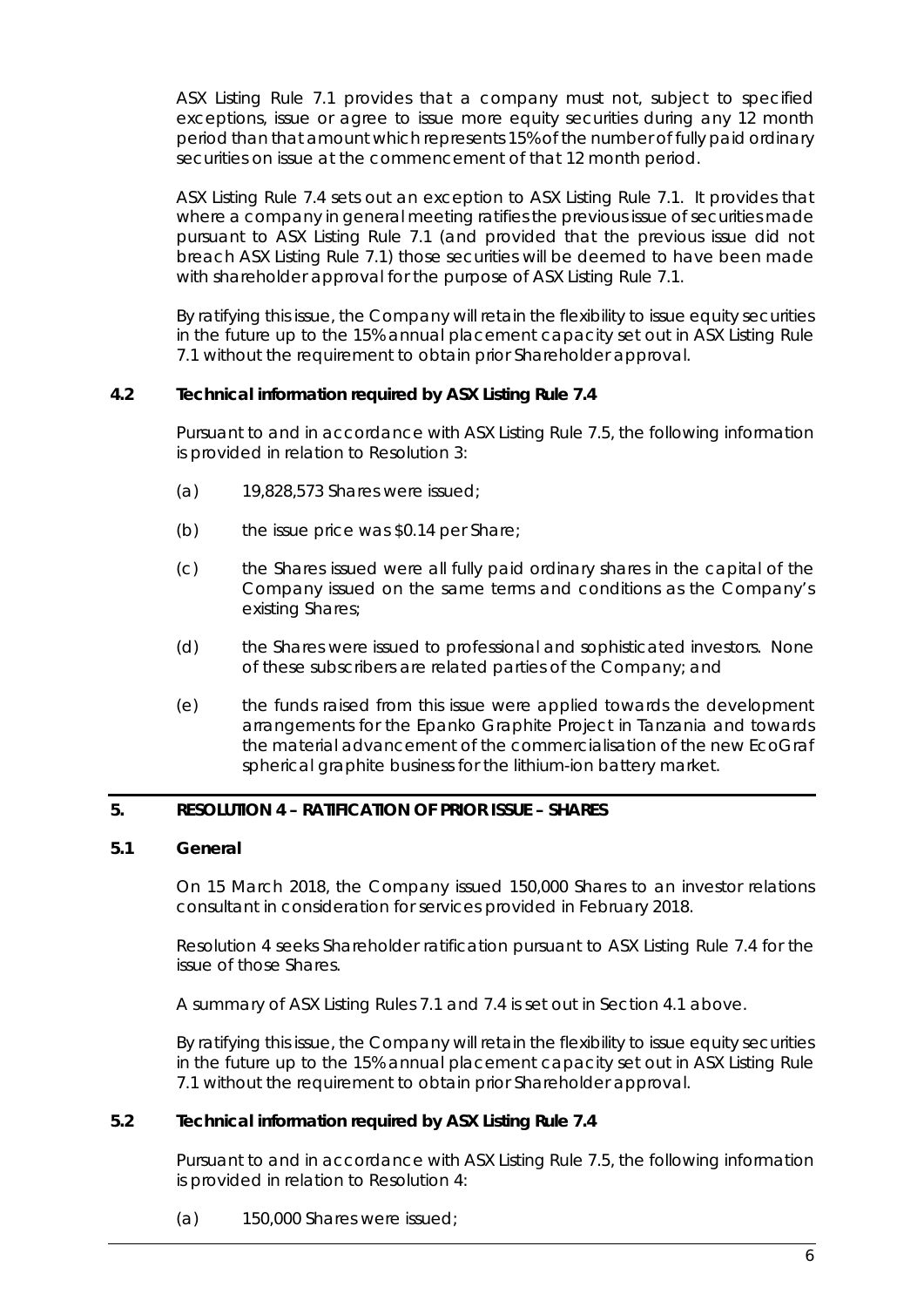- (b) the Shares were issued for nil cash consideration in satisfaction of investor relations services provided to the Company;
- (c) the Shares issued were all fully paid ordinary shares in the capital of the Company issued on the same terms and conditions as the Company's existing Shares;
- (d) the Shares were issued to a consultant who provided investor relations services to the Company, who is not a related party of the Company; and
- (e) no funds were raised from this issue as the Shares were issued in consideration for services provided to Company.

#### **6. RESOLUTION 5 – RATIFICATION OF PRIOR ISSUE – SHARES**

#### **6.1 General**

On 22 December 2017, the Company issued 2,500,000 Shares to employees of the Company to provide a strategic and value-based reward to, and to promote the retention of, executives and employees of the Company.

[Resolution 5](#page-3-1) seeks Shareholder ratification pursuant to ASX Listing Rule 7.4 for the issue of those Shares.

A summary of ASX Listing Rules 7.1 and 7.4 is set out in Section [4.1](#page-6-0) above.

By ratifying this issue, the Company will retain the flexibility to issue equity securities in the future up to the 15% annual placement capacity set out in ASX Listing Rule 7.1 without the requirement to obtain prior Shareholder approval.

#### **6.2 Technical information required by ASX Listing Rule 7.4**

Pursuant to and in accordance with ASX Listing Rule 7.5, the following information is provided in relation to [Resolution 5:](#page-3-1)

- (a) 2,500,000 Shares were issued;
- (b) the Shares were issued for nil cash consideration to provide a strategic and value-based reward to, and to promote the retention of, executives and employees of the Company;
- (c) the Shares issued were all fully paid ordinary shares in the capital of the Company issued on the same terms and conditions as the Company's existing Shares;
- (d) the Shares were issued to employees of the Company, who are not related parties of the Company; and
- (e) no funds were raised from this issue as the Shares were issued to provide a strategic and value-based reward to, and to promote the retention of, executives and employees of the Company.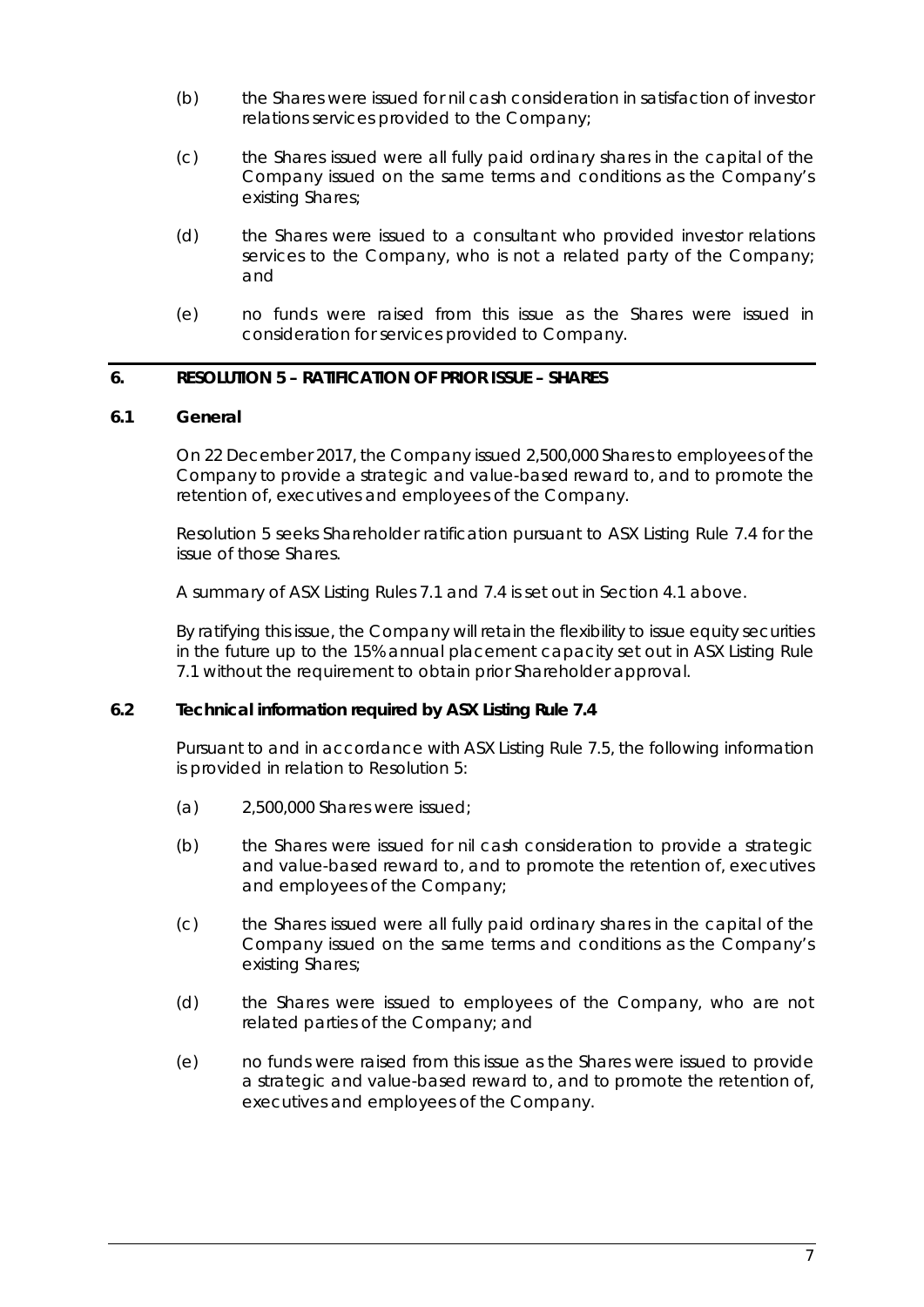#### **7. RESOLUTION 6 – APPROVAL OF 10% PLACEMENT CAPACITY**

#### <span id="page-9-1"></span>**7.1 General**

ASX Listing Rule 7.1A provides that an Eligible Entity (as defined below) may seek shareholder approval by special resolution passed at an annual general meeting to have the capacity to issue up to that number of Equity Securities (as defined below) equal to 10% of its issued capital (**10% Placement Capacity**) without using that company's existing 15% annual placement capacity granted under ASX Listing Rule 7.1.

An Eligible Entity is one that, as at the date of the relevant annual general meeting:

- (a) is not included in the S&P/ASX 300 Index; and
- (b) has a maximum market capitalisation (excluding restricted securities and securities quoted on a deferred settlement basis) of \$300,000,000.

As at the date of this Notice, the Company is an Eligible Entity as it is not included in the S&P/ASX 300 Index and has a market capitalisation of \$49,622,574 (based on the number of Shares on issue and the closing price of Shares on the ASX on 24 October 2018).

An Equity Security is a share, a unit in a trust, a right to a share or unit in a trust or option, an option over an issued or unissued security, a convertible security, or, any security that ASX decides to classify as an Equity Security.

Any Equity Securities issued under the 10% Placement Capacity must be in the same class as an existing class of quoted Equity Securities.

As at the date of this Notice, the Company currently has one class of quoted Equity Securities on issue, being the Shares (ASX Code: KNL).

If Shareholders approve [Resolution 6,](#page-3-2) the number of Equity Securities the Company may issue under the 10% Placement Capacity will be determined in accordance with the formula prescribed in ASX Listing Rule 7.1A.2.

[Resolution](#page-3-2) 6 is a special resolution. Accordingly, at least 75% of votes cast by Shareholders present and eligible to vote at the Meeting must be in favour of [Resolution 6](#page-3-2) for it to be passed.

#### **7.2 Technical information required by ASX Listing Rule 7.1A**

Pursuant to and in accordance with ASX Listing Rule 7.3A, the information below is provided in relation to thi[s Resolution 6:](#page-3-2)

#### (a) **Minimum Price**

The minimum price at which the Equity Securities may be issued is 75% of the volume weighted average price of Equity Securities in that class, calculated over the 15 ASX trading days on which trades in that class were recorded immediately before:

<span id="page-9-0"></span>(i) the date on which the price at which the Equity Securities are to be issued is agreed; or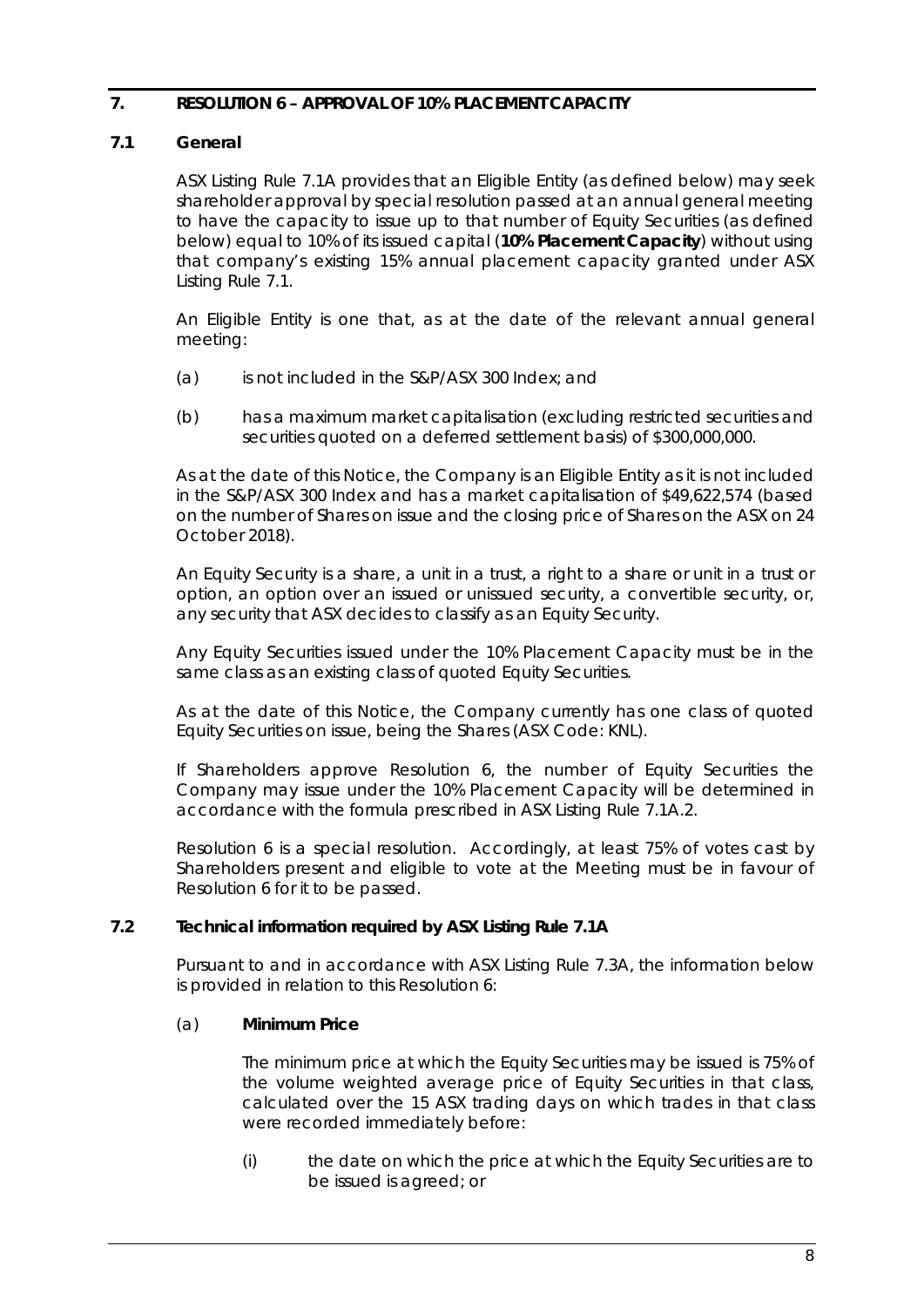(ii) if the Equity Securities are not issued within 5 ASX trading days of the date in Section [7.2\(a\)\(i\),](#page-9-0) the date on which the Equity Securities are issued.

#### (b) **Date of Issue**

The Equity Securities may be issued under the 10% Placement Capacity commencing on the date of the Meeting and expiring on the first to occur of the following:

- (i) 12 months after the date of this Meeting; and
- (ii) the date of approval by Shareholders of any transaction under ASX Listing Rules 11.1.2 (a significant change to the nature or scale of the Company's activities) or 11.2 (disposal of the Company's main undertaking) (after which date, an approval under Listing Rule 7.1A ceases to be valid),

#### (**10% Placement Capacity Period**).

#### (c) **Risk of voting dilution**

Any issue of Equity Securities under the 10% Placement Capacity will dilute the interests of Shareholders who do not receive any Shares under the issue.

If [Resolution 6](#page-3-2) is approved by Shareholders and the Company issues the maximum number of Equity Securities available under the 10% Placement Capacity, the economic and voting dilution of existing Shares would be as shown in the table below.

The table below shows the dilution of existing Shareholders calculated in accordance with the formula outlined in ASX Listing Rule 7.1A.2, on the basis of the market price of Shares and the number of Equity Securities on issue as at 24 October 2018.

The table also shows the voting dilution impact where the number of Shares on issue (Variable A in the formula) changes and the economic dilution where there are changes in the issue price of Shares issued under the 10% Placement Capacity.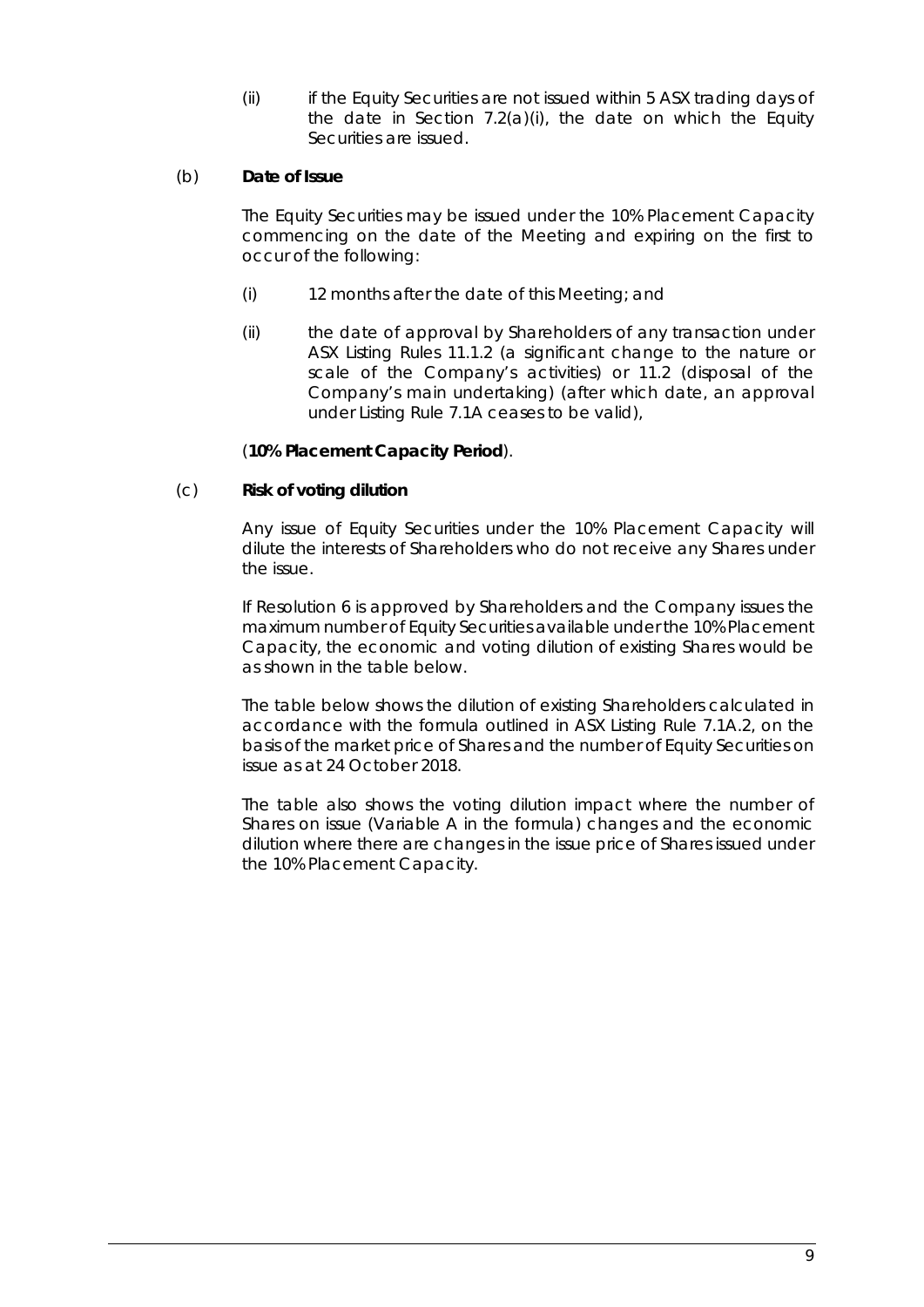| Number of<br>Shares on<br><b>Issue</b><br>(Variable 'A'<br>in ASX Listing<br>Rule 7.1A.2) | <b>Dilution</b>                                     |                                |                             |                                |  |  |
|-------------------------------------------------------------------------------------------|-----------------------------------------------------|--------------------------------|-----------------------------|--------------------------------|--|--|
|                                                                                           | Price<br><b>Issue</b>                               | \$0.09                         | \$0.18                      | \$0.27                         |  |  |
|                                                                                           | (per Share)                                         | 50% decrease<br>in Issue Price | <b>Issue Price</b>          | 50% increase<br>in Issue Price |  |  |
| 275,680,967<br>(Current<br>Variable A)                                                    | <b>Shares</b><br>issued - 10%<br>voting<br>dilution | 27,568,096<br><b>Shares</b>    | 27,568,096<br><b>Shares</b> | 27,568,096<br><b>Shares</b>    |  |  |
|                                                                                           | <b>Funds raised</b>                                 | \$2,481,129                    | \$4,962,257                 | \$7,443,386                    |  |  |
| 413,521,451<br>(50%<br>increase in<br>Variable A)                                         | <b>Shares</b><br>issued - 10%<br>voting<br>dilution | 41,352,145<br><b>Shares</b>    | 41,352,145<br><b>Shares</b> | 41,352,145<br><b>Shares</b>    |  |  |
|                                                                                           | <b>Funds raised</b>                                 | \$3,721,693                    | \$7,443,386                 | \$11,165,079                   |  |  |
| 551,361,934<br>(100%<br>increase in<br>Variable A)                                        | <b>Shares</b><br>issued - 10%<br>voting<br>dilution | 55,136,193<br><b>Shares</b>    | 55,136,193<br><b>Shares</b> | 55,136,193<br><b>Shares</b>    |  |  |
|                                                                                           | <b>Funds raised</b>                                 | \$4,962,257                    | \$9,924,515                 | \$14,886,772                   |  |  |

\*The number of Shares on issue (Variable A in the formula) could increase as a result of the issue of Shares that do not require Shareholder approval (such as under a prorata rights issue or scrip issued under a takeover offer) or that are issued with Shareholder approval under Listing Rule 7.1.

#### **The table above uses the following assumptions:**

- 1. There are currently 275,680,967 Shares on issue as at the date of this Notice of Meeting.
- 2. The issue price set out above is based on the closing price of the Shares on the ASX on 24 October 2018.
- 3. The Company issues the maximum possible number of Equity Securities under the 10% Placement Capacity.
- 4. The Company has not issued any Equity Securities in the 12 months prior to the Meeting that were not issued under an exception in ASX Listing Rule 7.2 or with approval under ASX Listing Rule 7.1.
- 5. The issue of Equity Securities under the 10% Placement Capacity consists only of Shares. It is assumed that no Options are exercised into Shares before the date of issue of the Equity Securities.
- 6. The calculations above do not show the dilution that any one particular Shareholder will be subject to. All Shareholders should consider the dilution caused to their own shareholding depending on their specific circumstances.
- 7. This table does not set out any dilution pursuant to approvals under ASX Listing Rule 7.1.
- 8. The 10% voting dilution reflects the aggregate percentage dilution against the issued share capital at the time of issue. This is why the voting dilution is shown in each example as 10%.
- 9. The table does not show an example of dilution that may be caused to a particular Shareholder by reason of placements under the 10% Placement Capacity, based on that Shareholder's holding at the date of the Meeting.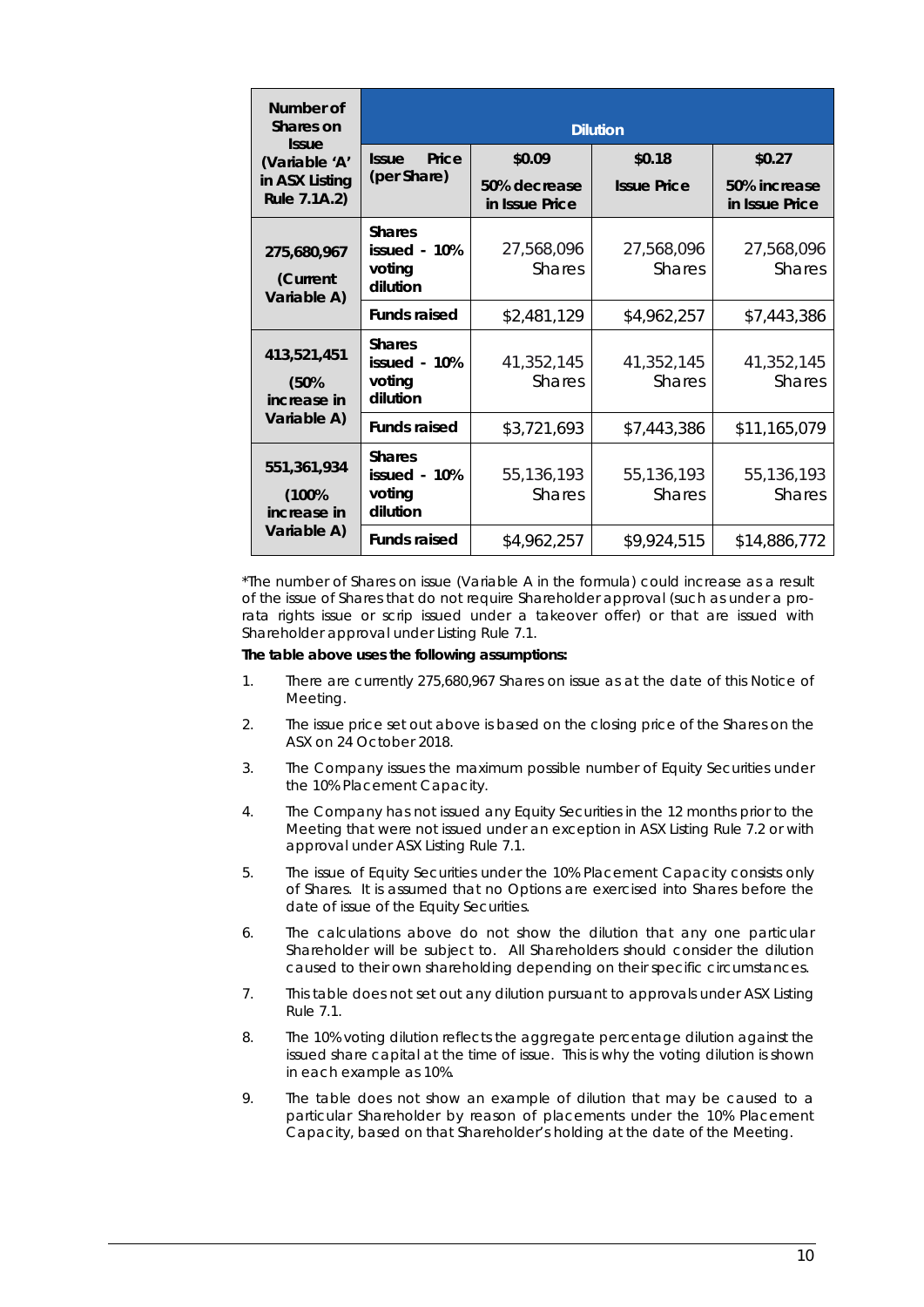Shareholders should note that there is a risk that:

- (i) the market price for the Company's Shares may be significantly lower on the issue date than on the date of the Meeting; and
- (ii) the Shares may be issued at a price that is at a discount to the market price for those Shares on the date of issue.

#### (d) **Purpose of Issue under 10% Placement Capacity**

The Company may issue Equity Securities under the 10% Placement Capacity for the following purposes:

- (i) as cash consideration, in which case the Company intends to use funds raised for the continued exploration, evaluation and commercial development of the Company's assets, related corporate purposes and general working capital; or
- (ii) as non-cash consideration for the acquisition of assets or a business or a company. In such circumstances the Company will provide a valuation of the non-cash consideration as required by Listing Rule 7.1A.3.

The Company will comply with the disclosure obligations under Listing Rules 7.1A.4 and 3.10.5A upon issue of any Equity Securities.

#### (e) **Allocation policy under the 10% Placement Capacity**

The recipients of the Equity Securities to be issued under the 10% Placement Capacity have not yet been determined. However, the recipients of Equity Securities could consist of current Shareholders or new investors (or both), none of whom will be related parties of the Company.

The Company will determine the recipients at the time of the issue under the 10% Placement Capacity, having regard to the following factors:

- (i) the purpose of the issue;
- (ii) alternative methods for raising funds available to the Company at that time, including, but not limited to, an entitlement issue or other offer where existing Shareholders may participate;
- (iii) the effect of the issue of the Equity Securities on the control of the Company;
- (iv) the circumstances of the Company, including, but not limited to, the financial position and solvency of the Company;
- (v) prevailing market conditions; and
- (vi) advice from corporate, financial and broking advisers (if applicable).

Further, if the Company is successful in acquiring new resources, assets or investments, it is likely that the recipients under the 10% Placement Capacity will be vendors of the new resources, assets or investments.

#### (f) **Previous approval under ASX Listing Rule 7.1A**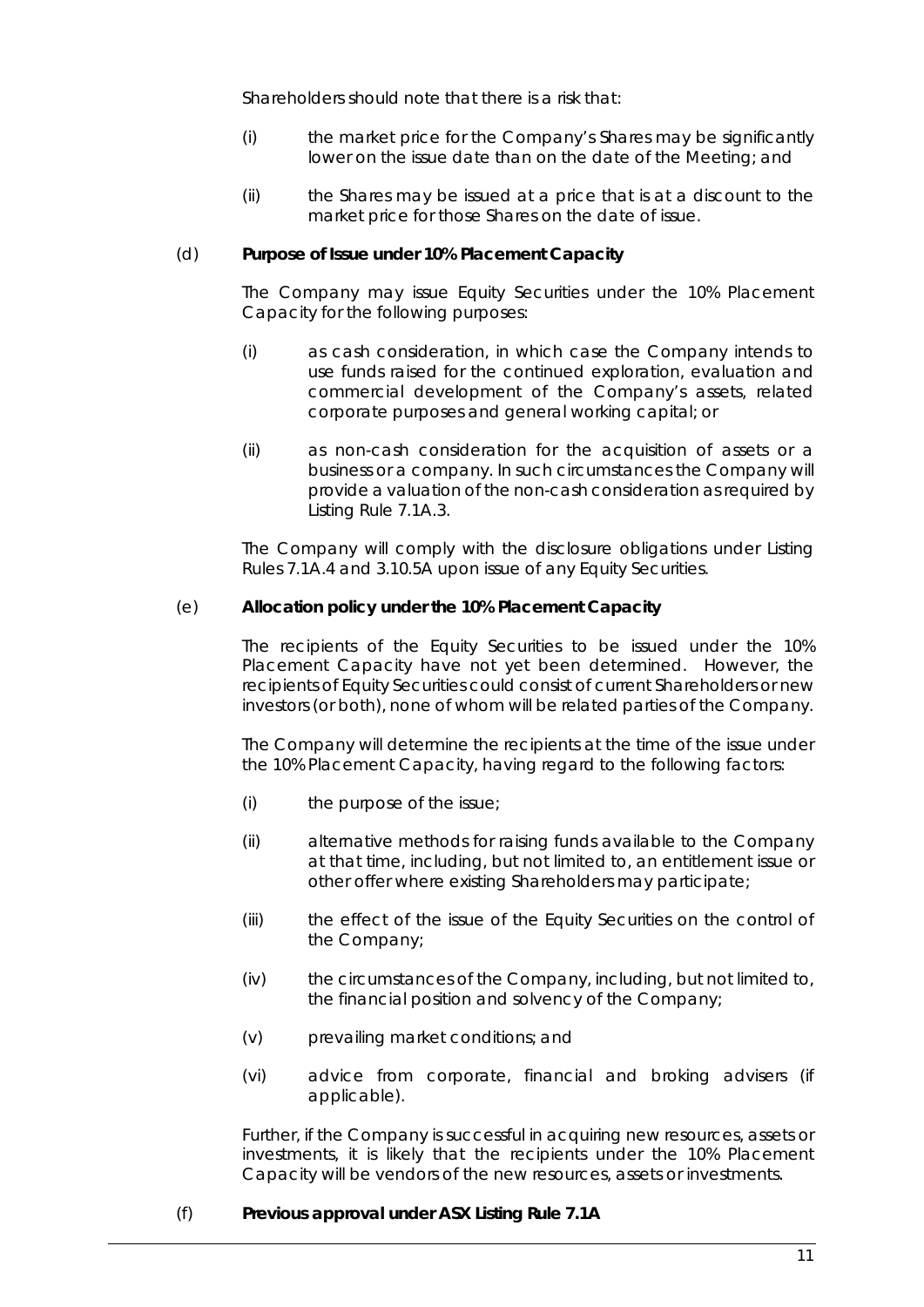The Company previously obtained approval from its Shareholders pursuant to ASX Listing Rule 7.1A at its annual general meeting held on 9 November 2017 (**Previous Approval**).

The Company has not issued any Equity Securities pursuant to the Previous Approval.

During the 12 month period preceding the date of the Meeting, being on and from 27 November 2017, the Company otherwise issued a total of 31,478,573 Shares which represents approximately 12.48% of the total diluted number of Equity Securities on issue in the Company on 27 November 2017, which was 252,302,394.

Further details of the issues of Equity Securities by the Company during the 12 month period preceding the date of the Meeting are set out in Schedule 1.

#### (g) **Compliance with ASX Listing Rules 7.1A.4 and 3.10.5A**

When the Company issues Equity Securities pursuant to the 10% Placement Capacity, it must give to ASX:

- (i) a list of the recipients of the Equity Securities and the number of Equity Securities issued to each (not for release to the market), in accordance with Listing Rule 7.1A.4; and
- (ii) the information required by Listing Rule 3.10.5A for release to the market.

#### **7.3 Voting Exclusion**

A voting exclusion statement is included in this Notice. As at the date of this Notice, the Company has not invited any existing Shareholder to participate in an issue of Equity Securities under ASX Listing Rule 7.1A. Therefore, no existing Shareholders will be excluded from voting on [Resolution 6.](#page-3-2)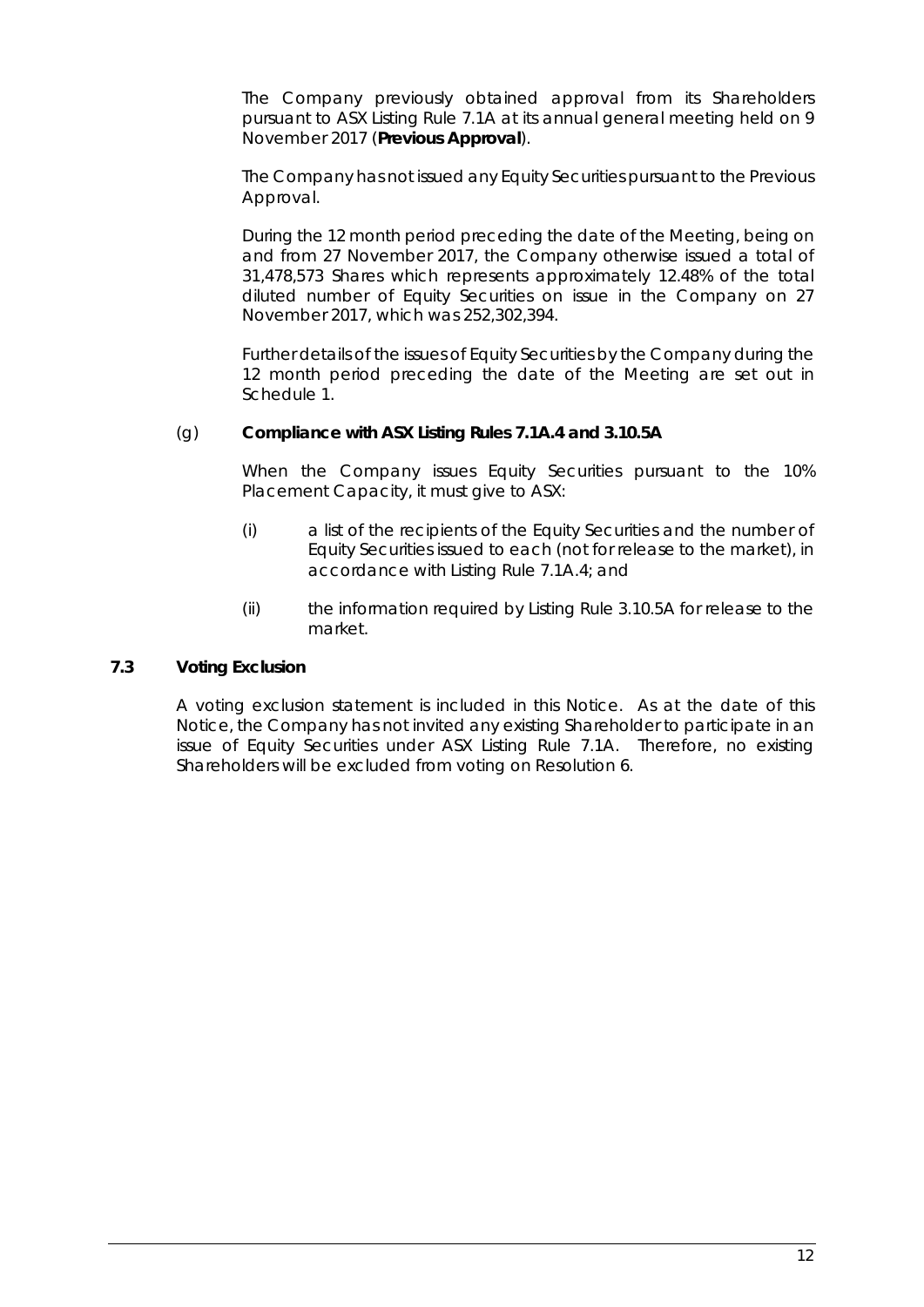### **GLOSSARY**

**10% Placement Capacity** has the meaning given in Section [7.1.](#page-9-1)

**\$** means Australian dollars.

**Annual General Meeting** or **Meeting** means the meeting convened by the Notice.

**ASIC** means the Australian Securities & Investments Commission.

**ASX** means ASX Limited (ACN 008 624 691) or the financial market operated by ASX Limited, as the context requires.

**ASX Listing Rules** means the Listing Rules of ASX.

**Board** means the current board of directors of the Company.

**Business Day** means Monday to Friday inclusive, except New Year's Day, Good Friday, Easter Monday, Christmas Day, Boxing Day, and any other day that ASX declares is not a business day.

**Chair** means the chair of the Meeting.

**Closely Related Party** of a member of the Key Management Personnel means:

- (a) a spouse or child of the member;
- (b) a child of the member's spouse;
- (c) a dependent of the member or the member's spouse;
- (d) anyone else who is one of the member's family and may be expected to influence the member, or be influenced by the member, in the member's dealing with the entity;
- (e) a company the member controls; or
- (f) a person prescribed by the Corporations Regulations 2001 (Cth) for the purposes of the definition of 'closely related party' in the Corporations Act.

**Company** means Kibaran Resources Limited (ACN 117 330 757).

**Constitution** means the Company's constitution.

**Corporations Act** means the *Corporations Act 2001* (Cth).

**Directors** means the current directors of the Company.

**Eligible Entity** means an entity that, at the date of the relevant general meeting:

- (a) is not included in the S&P/ASX 300 Index; and
- (b) has a maximum market capitalisation (excluding restricted securities and securities quoted on a deferred settlement basis) of \$300,000,000.

**Equity Securities** includes a Share, a right to a Share or Option, an Option, a convertible security and any security that ASX decides to classify as an Equity Security.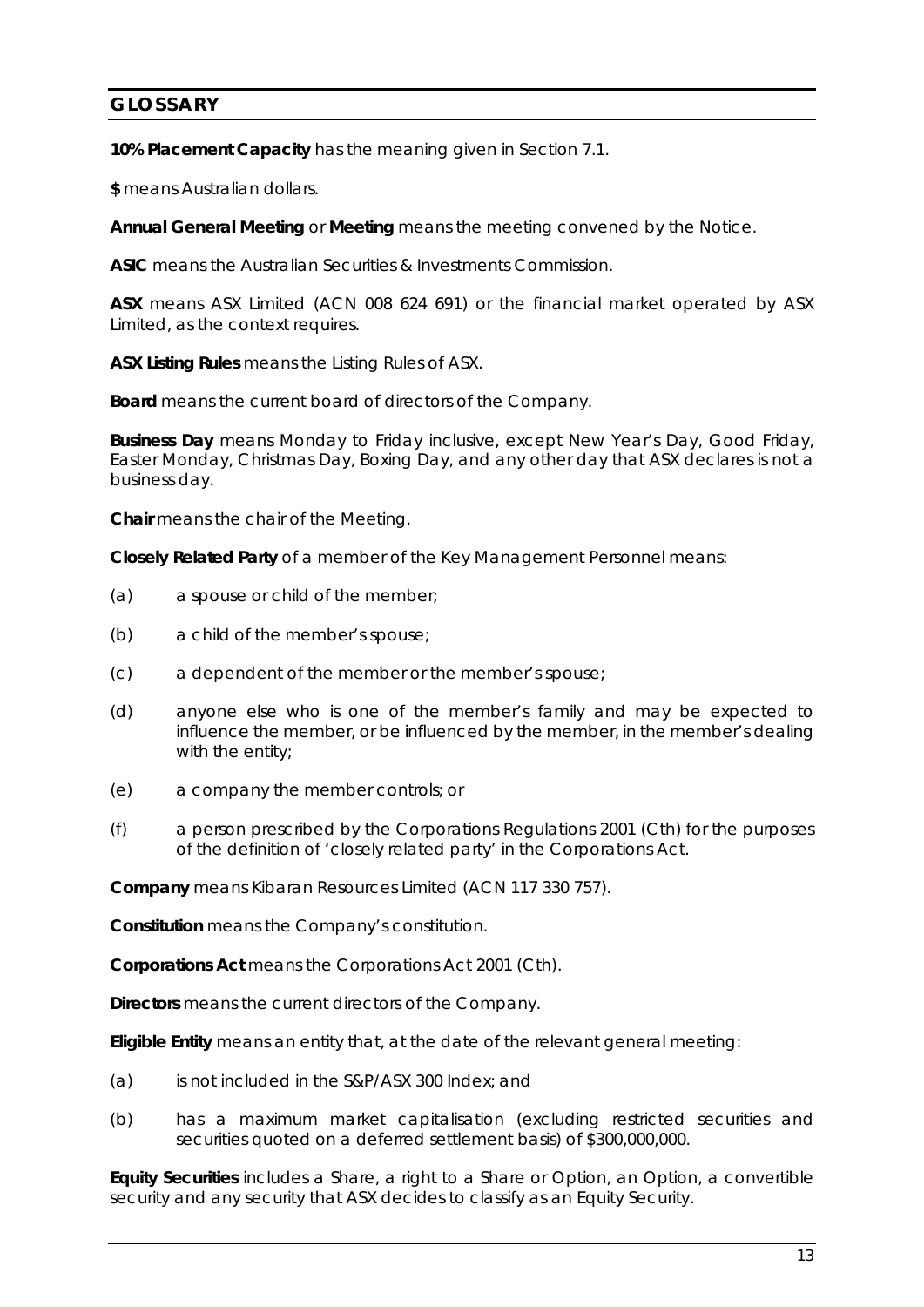**Explanatory Statement** means the explanatory statement accompanying the Notice.

**Key Management Personnel** has the same meaning as in the accounting standards issued by the Australian Accounting Standards Board and means those persons having authority and responsibility for planning, directing and controlling the activities of the Company, or if the Company is part of a consolidated entity, of the consolidated entity, directly or indirectly, including any director (whether executive or otherwise) of the Company, or if the Company is part of a consolidated entity, of an entity within the consolidated group.

**Notice** or **Notice of Meeting** means this notice of meeting including the Explanatory Statement and the Proxy Form.

**Option** means an option to acquire a Share.

**Optionholder** means a holder of an Option.

**Ordinary Securities** has the meaning set out in the ASX Listing Rules.

**Proxy Form** means the proxy form accompanying the Notice.

**Remuneration Report** means the remuneration report set out in the Director's report section of the Company's annual financial report for the year ended 30 June 2018.

**Resolutions** means the resolutions set out in the Notice, or any one of them, as the context requires.

**Section** means a section of the Explanatory Statement.

**Share** means a fully paid ordinary share in the capital of the Company.

**Shareholder** means a registered holder of a Share.

**Variable A** means "A" as set out in the formula in ASX Listing Rule 7.1A.2.

**WST** means Western Standard Time as observed in Perth, Western Australia.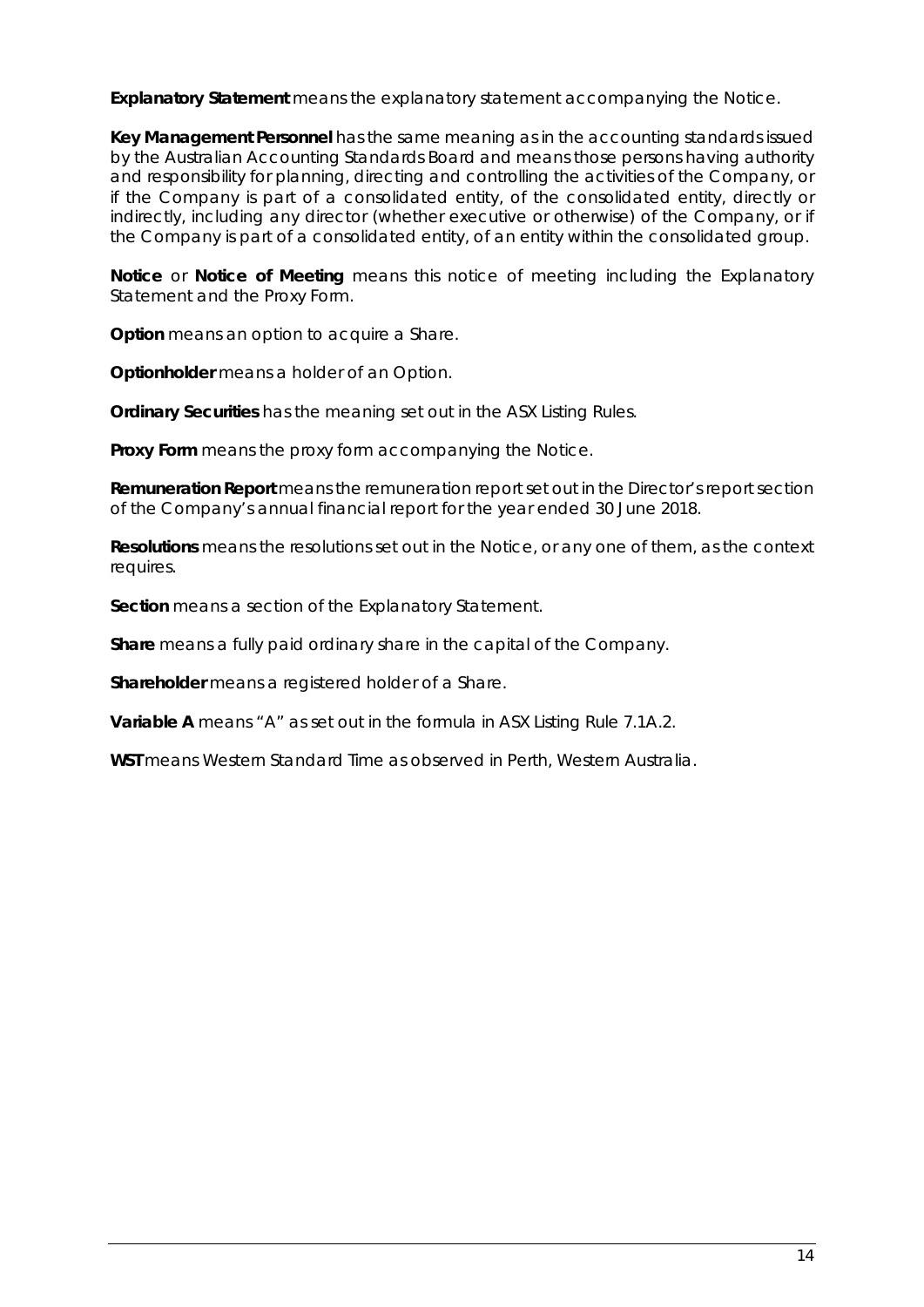| <b>Date</b>                                                                    | Quantity   | <b>Class</b>        | <b>Recipients</b>                                                                                                                                       | <b>Issue price and</b><br>discount to<br><b>Market Price (if</b> | Form of consideration                                                                                                                                                                                                                                           |
|--------------------------------------------------------------------------------|------------|---------------------|---------------------------------------------------------------------------------------------------------------------------------------------------------|------------------------------------------------------------------|-----------------------------------------------------------------------------------------------------------------------------------------------------------------------------------------------------------------------------------------------------------------|
|                                                                                |            |                     |                                                                                                                                                         | applicable) <sup>1</sup>                                         |                                                                                                                                                                                                                                                                 |
| $Is sue - 29$<br><b>June 2018</b><br>Appendix<br>3B - 29 June<br>2018          | 19,828,573 | Shares <sup>2</sup> | Professional and<br>sophisticated<br>investors who<br>participated in the<br>placement<br>undertaken by the<br>Company                                  | \$0.14 per Share<br>(being equal to<br>Market Price)             | Amount raised = $$2,776,000$                                                                                                                                                                                                                                    |
|                                                                                |            |                     |                                                                                                                                                         |                                                                  | Amount spent = $$1,090,000$                                                                                                                                                                                                                                     |
|                                                                                |            |                     |                                                                                                                                                         |                                                                  | Use of funds: the development<br>arrangements for the Epanko<br>Graphite Project in Tanzania<br>and towards the material<br>advancement of the<br>commercialisation of the new<br>EcoGraf spherical graphite<br>business for the lithium-ion<br>battery market. |
|                                                                                |            |                     |                                                                                                                                                         |                                                                  | Amount remaining = $$1,686,000$                                                                                                                                                                                                                                 |
|                                                                                |            |                     |                                                                                                                                                         |                                                                  | Proposed use of remaining<br>funds <sup>3</sup> is as set out above.                                                                                                                                                                                            |
| $Is sue - 15$<br>March 2018<br>Appendix<br>$3B - 19$                           | 150,000    | Shares <sup>2</sup> | Investor relations<br>consultant                                                                                                                        | No issue price<br>(non-cash<br>consideration)                    | Consideration: issued as<br>consideration for investor<br>relations services provided to<br>the Company.                                                                                                                                                        |
| <b>March 2018</b>                                                              |            |                     |                                                                                                                                                         |                                                                  | Current value <sup>4</sup> = $$27,000$                                                                                                                                                                                                                          |
| $l$ ssue – 22<br>December<br>2017<br>Appendix<br>$3B - 22$<br>December<br>2017 | 2,500,000  | Shares <sup>2</sup> | Employees of the<br>Company                                                                                                                             | No issue price<br>(non-cash<br>consideration)                    | Consideration: performance-<br>based remuneration for<br>services provided to the<br>Company.                                                                                                                                                                   |
|                                                                                |            |                     |                                                                                                                                                         |                                                                  | Current value <sup>4</sup> = $$450,000$ <sup>5</sup>                                                                                                                                                                                                            |
|                                                                                | 9,000,000  | Shares <sup>2</sup> | Robert Pett, John<br>Conidi, Christoph<br>Frey, Andrew Spinks<br>and Grant Pierce<br>under plan as<br>approved by<br>shareholders on 9<br>November 2017 | No issue price<br>(non-cash<br>consideration)                    | Consideration: performance-<br>based remuneration for<br>services provided to the<br>Company.<br>Current value <sup>4</sup> = $$1,620,000$ <sup>5</sup>                                                                                                         |

#### **SCHEDULE 1 – ISSUES OF EQUITY SECURITIES SINCE 27 NOVEMBER 2017**

#### **Notes:**

- 1. Market Price means the closing price on ASX (excluding special crossings, overnight sales and exchange traded option exercises). For the purposes of this table the discount is calculated on the Market Price on the last trading day on which a sale was recorded prior to the date of issue of the relevant Equity Securities.
- 2. Fully paid ordinary shares in the capital of the Company, ASX Code: KNL (terms are set out in the Constitution).
- 3. This is a statement of current intentions as at the date of this Notice. As with any budget, intervening events and new circumstances have the potential to affect the manner in which the funds are ultimately applied. The Board reserves the right to alter the way the funds are applied on this basis.
- 4. In respect of quoted Equity Securities the value is based on the closing price of the Shares (\$0.18) on the ASX on 24 October 2018.
- 5. Under the terms of the incentive plans, these Shares were acquired by the recipients via noncash loan facility at a price of \$0.1509 per Share and the net value to recipients after repayment of the loans, based on the closing price on 24 October 2018, is \$72,750 (total for employee recipients) and \$261,900 (total for director recipients).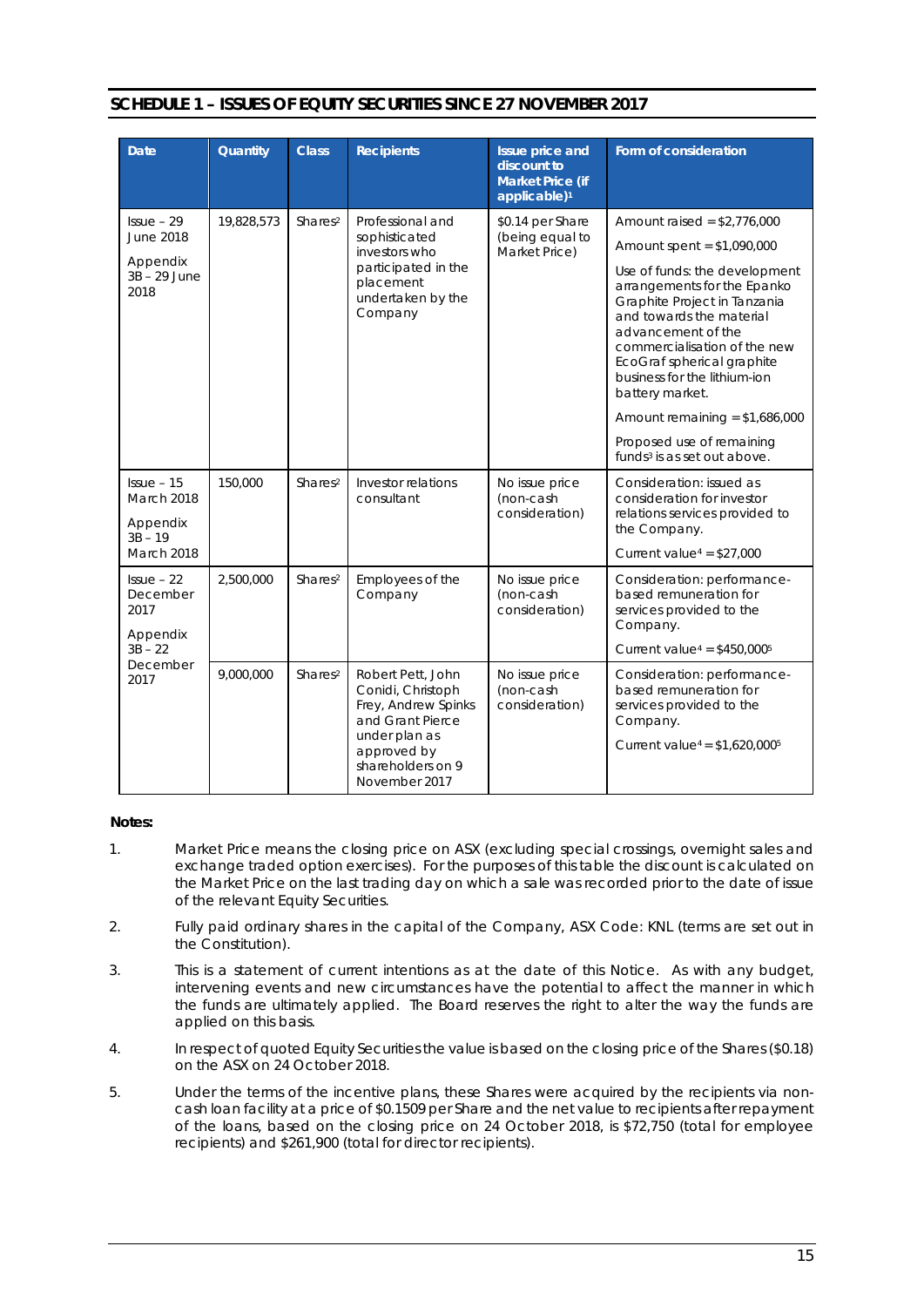

ABN 15 117 330 757

Phone: + 61 8 6424 9000 Email: info@kibaranresources.com

ASX: KNL FSE: FMK

www.kibaranresources.com

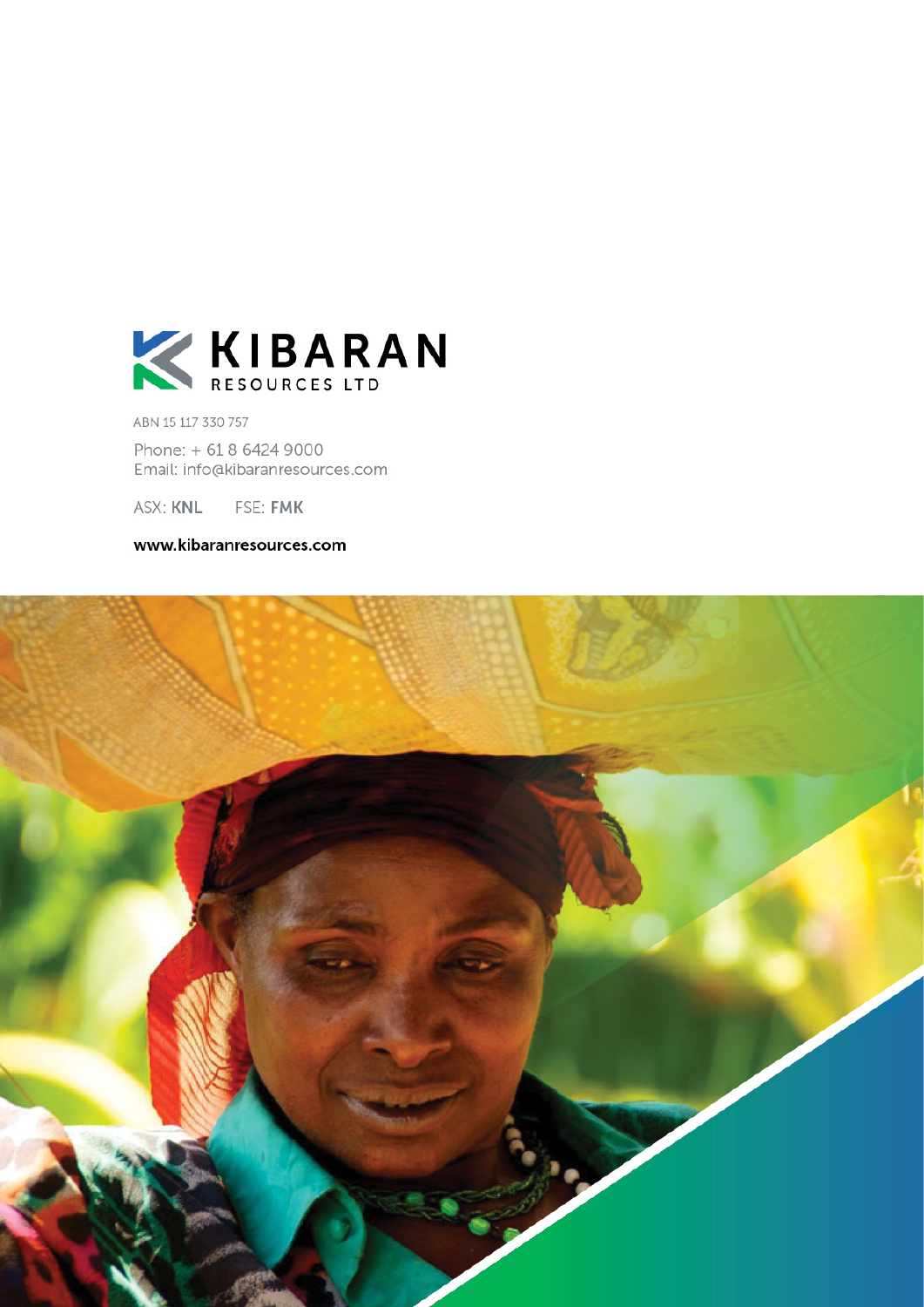

ABN 15 117 330 757



# \*X99999999999\* **X99999999999**

### PROXY FORM

I/We being a member(s) of Kibaran Resources Limited and entitled to attend and vote hereby appoint:

#### APPOINT A PROXY

the Chairman of the Meeting (mark box)

OR if you are NOT appointing the Chairman of the Meeting as your proxy, please write the name of the person or body corporate you are appointing as your proxy

or failing the person or body corporate named, or if no person or body corporate is named, the Chairman of the Meeting, as my/our proxy to<br>act on my/our behalf (including to vote in accordance with the following directions act on my/our behalf (including to vote in accordance with the following directions or, if no directions have been given and to the extent permitted by the law, as the proxy sees fit) at the Annual General Meeting of the Company to be held at 10:00am (WST) on Tuesday, adjournment of the Meeting. SAMPLE

Important for Resolution 1: If the Chairman of the Meeting is your proxy, either by appointment or by default, and you have not indicated your voting intention below, you expressly authorise the Chairman of the Meeting to exercise the proxy in respect of Resolution 1, even though the Resolution is connected directly or indirectly with the remuneration of a member of the Company's Key Management Personnel (KMP).

The Chairman of the Meeting intends to vote undirected proxies in favour of each item of business.

### VOTING DIRECTIONS

Proxies will only be valid and accepted by the Company if they are signed and received no later than 48 hours before the Meeting. Please read the voting instructions overleaf before marking any boxes with an  $\boxtimes$ 

Resolutions

S<br>EP 3

 $\overline{\bullet}$ 

Shareholder 1 (Individual) Joint Shareholder 2 (Individual) Joint Shareholder 3 (Individual) SIGNATURE OF SHAREHOLDERS – THIS MUST BE COMPLETED  $\bigcirc$  \* If you mark the Abstain box for a particular Item, you are directing your proxy not to vote on your behalf on a show of hands or on a poll and your votes will not be counted in computing the required majority on a 1 Adoption of Remuneration Report 5 Ratification of Prior Issue – Shares 2 Re-election of Director – Mr Christoph Frey 6 Approval of 10% Placement Capacity 3 Ratification of Prior Issue – Shares – Capital Raising 4 Ratification of Prior Issue – Shares For Against Abstain\* For Against Abstain\*

**KNL PRX1801C**

#### Sole Director and Sole Company Secretary Director/Company Secretary (Delete one) Director

This form should be signed by the shareholder. If a joint holding, either shareholder may sign. If signed by the shareholder's attorney, the power of attorney must have been previously noted by the registry or a certified copy attached to this form. If executed by a company, the form must be executed in accordance with the company's constitution and the *Corporations Act 2001* (Cth).

\*KNL PRANA PRANA PRANA PRANA PRANA PRANA PRANA PRANA PRANA PRANA PRANA PRANA PRANA PRANA PRANA PRANA PRANA PRA